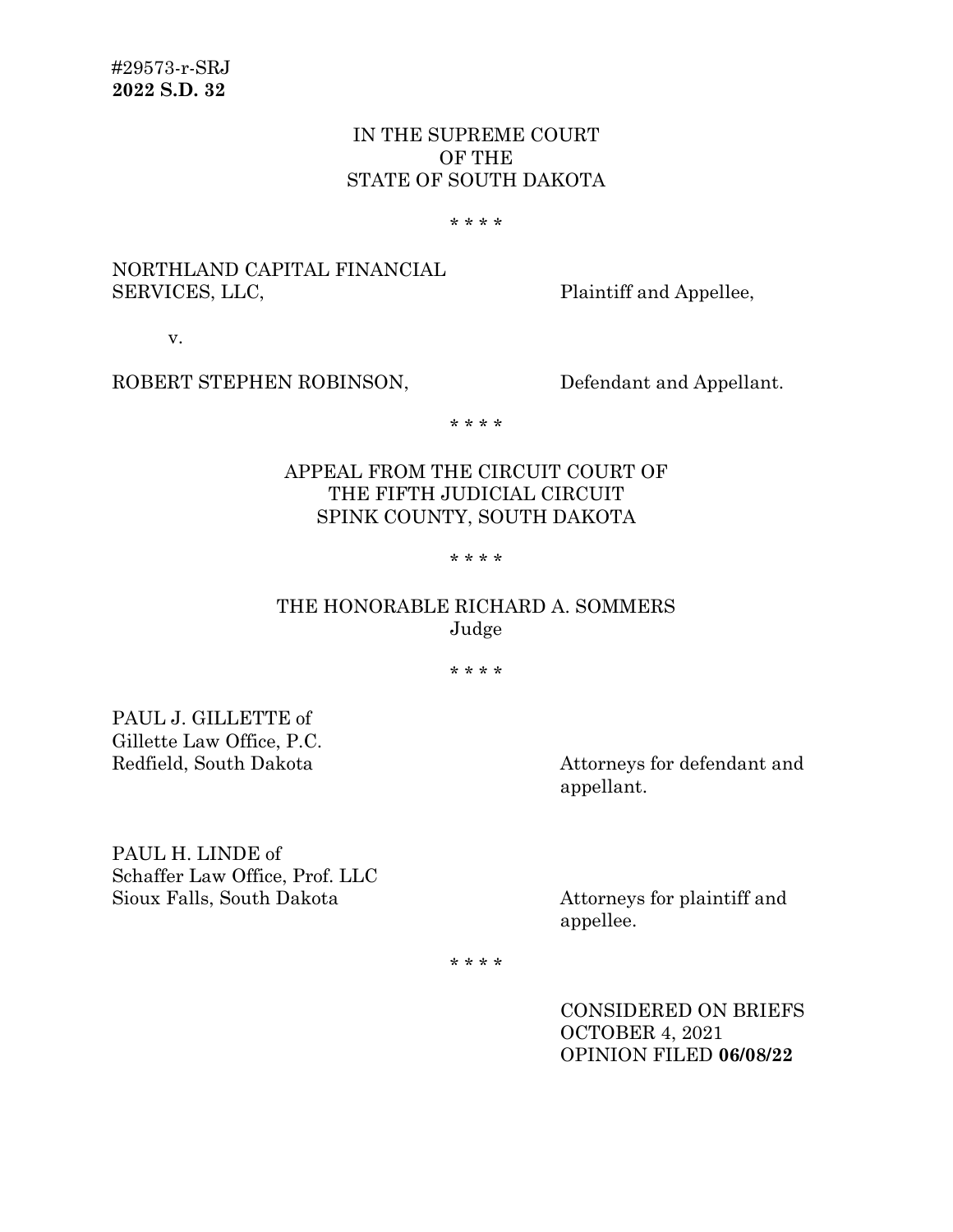### JENSEN, Chief Justice

[¶1.] Northland Capital Financial Services, LLC (Northland) and Robert Robinson entered into a lease financing agreement for Robinson's purchase of grain bin monitoring equipment. The lease agreement included a forum selection clause requiring any suit filed by either party to be filed in Stearns County, Minnesota. After Robinson stopped making lease payments, Northland filed suit against Robinson in Spink County, South Dakota, where he resided. Northland filed a motion for summary judgment. In granting Northland's motion, the circuit court treated Robinson's objection to the suit filed in Spink County as a question of venue and determined that Robinson failed to make a timely objection in Spink County. Robinson appeals, arguing that the forum selection clause required Northland to file the action in Stearns County, Minnesota, and that the circuit court erred in finding he had waived objection to enforcement of the forum selection clause.We reverse and remand with directions for the circuit court to dismiss the action in Spink County.

### **Facts and Procedural History**

[¶2.] Robinson purchased grain bin monitoring equipment for his farm in Spink County from American Edge Grain, Inc. on May 8, 2017. The purchase was financed through an Equipment Master Lease Agreement (Lease) between Northland and Robinson. Northland's place of business is located in Stearns County, Minnesota.

-1-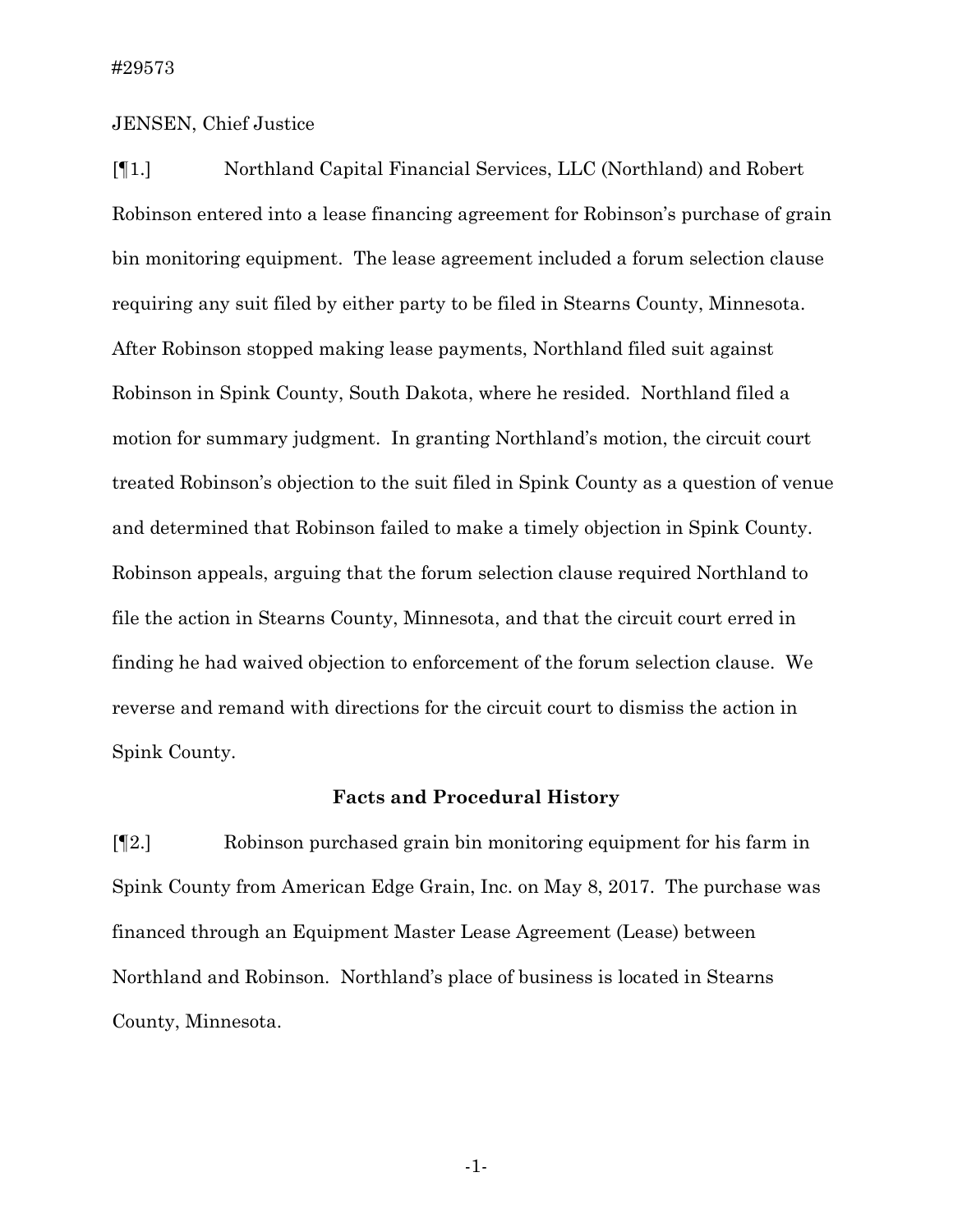[¶3.] Paragraph 21 of the Lease contained a forum selection clause that

provided:

Consent to Minnesota Law, Jurisdiction and Venue: It is agreed between the parties that this Lease has been negotiated within Stearns County, Minnesota, and finally executed within Stearns County, Minnesota, and accordingly, the Lease and all related documentation shall be governed by, and construed in accordance with, the laws of the State of Minnesota (without regard to principles of conflicts of laws) and any suit by either of the parties pursuant to this Lease shall be maintained in and the venue for any such litigation shall be in Stearns County District Court, Stearns County, Minnesota.

[¶4.] Following the purchase, Robinson reported problems with the

equipment. He claimed the problems were not addressed and stopped making

Lease payments to Northland. Northland filed suit against Robinson in Spink

County to collect the balance due under the Lease. Northland served a summons

and complaint on Robinson on March 12, 2020. On April 10, 2020, Robinson, acting

pro se, mailed a letter to Northland's counsel stating:

According to the lease agreement that I read, paragraph number 21, says the lawsuit should take place in Stearns County, Minnesota. It says all related documents shall be governed by, and construed in accordance with the laws of the State of Minnesota. From what I read the lawsuit shall be cancelled in Spink County, South Dakota and moved to Stearns County, Minnesota.

[¶5.] Northland's counsel responded to Robinson that the forum selection clause was included in the Lease for Northland's benefit and that it was choosing to waive the clause. Robinson did not serve and file a formal answer or a motion to dismiss.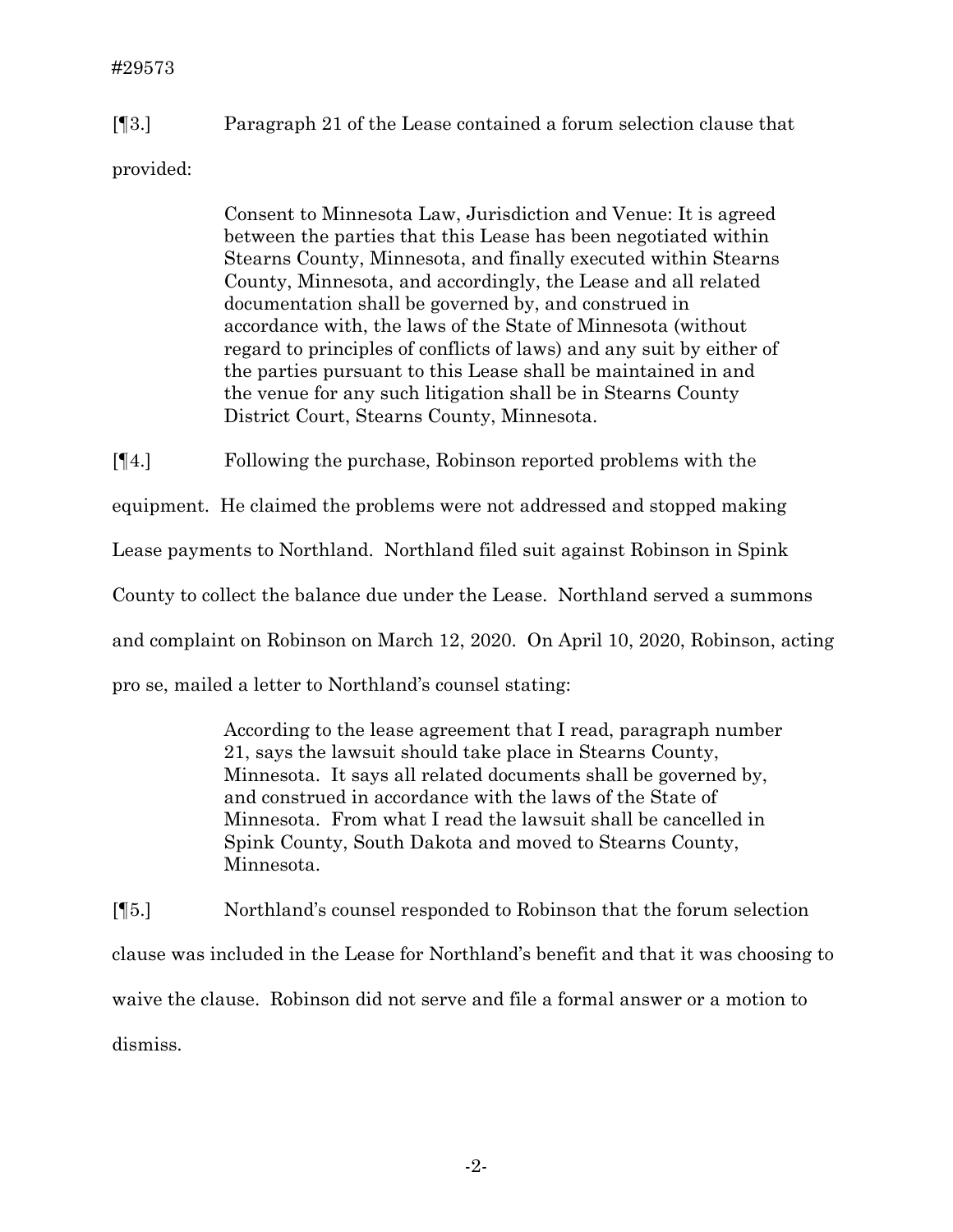[¶6.] Northland later filed a motion for summary judgment and attached Robinson's letter to the filing. Robinson hired counsel and resisted the motion arguing that he intended to pursue claims against Northland and other parties in Minnesota for the defective equipment, and that the forum selection clause required Northland to file the action in Stearns County, Minnesota. Robinson did not file a counterclaim against Northland or move to file a third-party complaint in Spink County.

[¶7.] Following a hearing on the motion for summary judgment, the circuit court issued a letter ruling, denying Northland's motion for summary judgment. The circuit court expressed concerns about the forum selection clause and characterized the issue as whether Spink County was the proper venue for the action. The court stated its belief that Northland was otherwise entitled to summary judgment but requested the parties to submit briefing on whether Robinson had waived the right to enforce the forum selection clause by failing to timely raise the issue under the venue statute, SDCL 15-5-10.

[¶8.] Thereafter, Robinson filed a motion to dismiss the action based upon the forum selection clause and both parties submitted briefs addressing the issues raised by the circuit court. The circuit court did not take any action on the motion to dismiss and determined that Robinson waived the right to enforce the forum selection clause by not filing a motion to change venue or a motion to dismiss. The court entered summary judgment against Robinson for the principal balance due

-3-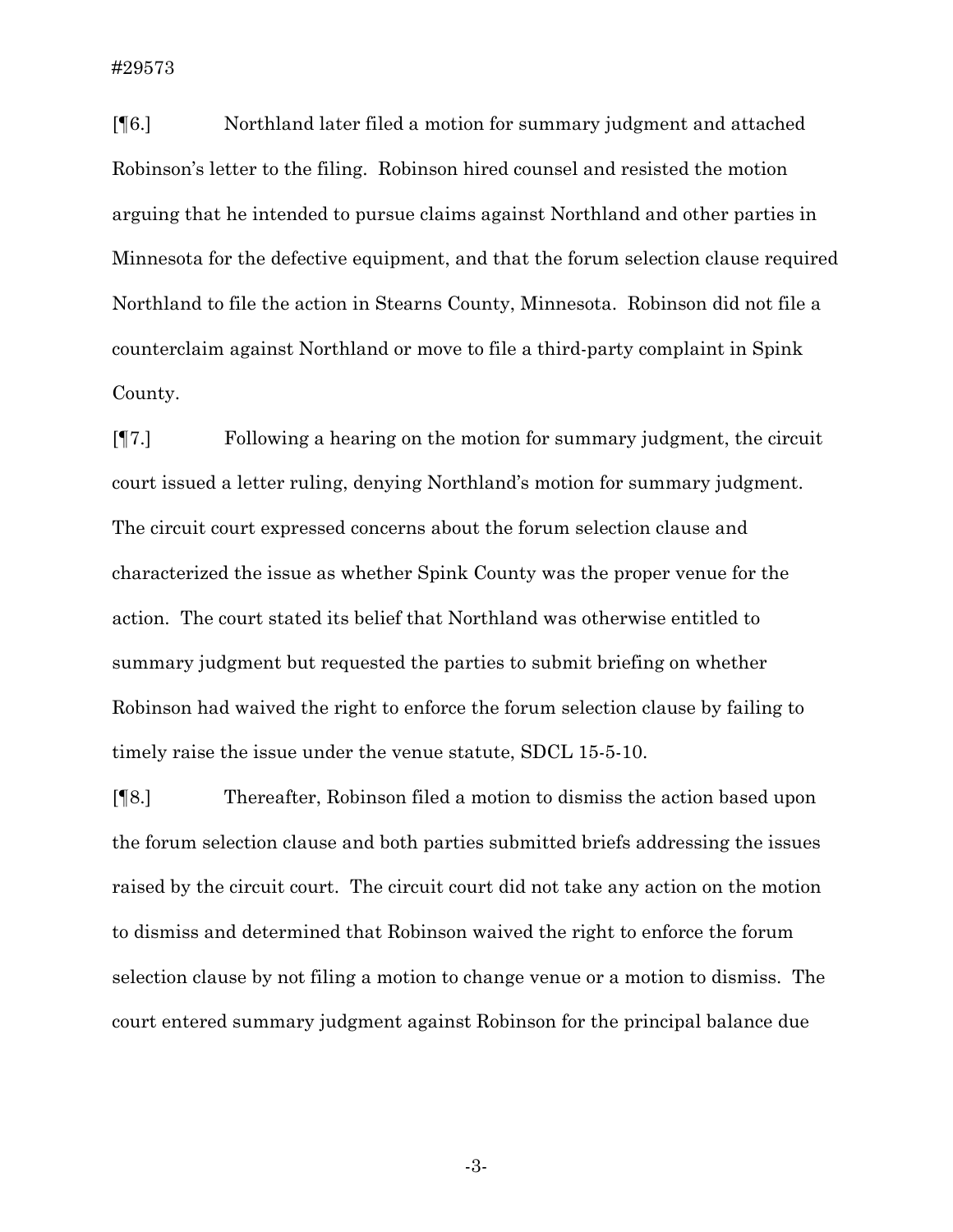under the Lease, plus prejudgment interest and attorney fees incurred by Northland as permitted by the Lease.

[¶9.] Robinson appeals the circuit court's entry of summary judgment, arguing that the circuit court erred by applying the South Dakota venue statutes to find waiver by Robinson and in failing to enforce the forum selection clause in the Lease. Northland argues that the circuit court correctly determined that Robinson failed to timely object to venue. Alternatively, Northland argues that the circuit court's summary judgment order should be affirmed because Northland was legally entitled to waive enforcement of the forum selection clause, which was intended to unilaterally benefit Northland, and sue Robinson in his county of residence.

### **Analysis and Decision**

[¶10.] An order of summary judgment is reviewed de novo by this Court. *Wyman v. Bruckner*, 2018 S.D. 17, ¶ 9, 908 N.W.2d 170, 174. In considering a motion for summary judgment, "[w]e decide whether genuine issues of material fact exist and whether the law was correctly applied." *State v. BP plc*, 2020 S.D. 47, ¶ 18, 948 N.W.2d 45, 52 (citation omitted).

# *1. Whether the circuit court erred in determining that Robinson waived his objection to Northland's filing of the action in Spink County.*

[¶11.] Robinson initially argues that the circuit court erred in concluding that he waived enforcement of the forum selection clause. In finding waiver by Robinson, the circuit court relied upon SDCL 15-5-10, which provides that an action may be tried in an improper county "unless the defendant, before the time for answering expires, demands in writing that the trial be had in the proper county[.]"

-4-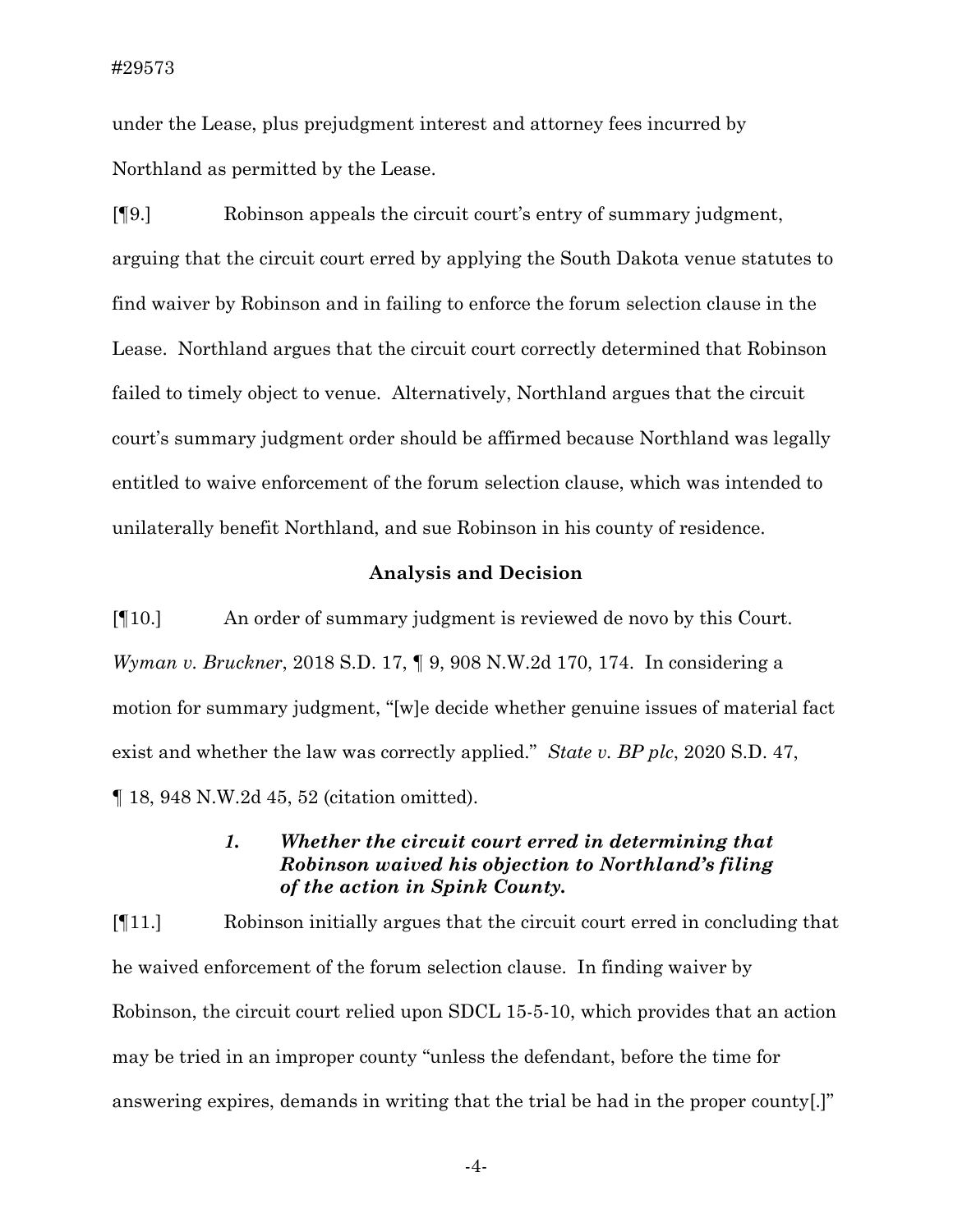*See Kolb v. Monroe*, 1998 S.D. 64, ¶ 11, 581 N.W.2d 149, 151 (finding a party waived objection to venue under SDCL 15-5-10 when it did not file a motion to change venue until after the expiration of the time for filing an answer). Robinson argues that the contractual forum selection clause, not the venue statutes, controls the choice of forum for this action. Therefore, in his view, SDCL 15-5-10 does not bar his right to contest the filing of the suit in Spink County. He relies on *OT Industries, Inc. v. OT-tehdas Oy Santasalo-Sohlberg Ab*, 346 N.W.2d 162, 168 (Minn. Ct. App. 1984) to support his position that "[a] contractual forum selection clause is not governed by the rules relating to venue and jurisdiction, but rather by the rules of contractual defenses."

### **a. Choice of law**

[¶12.] Before addressing the merits, we must initially consider the law applicable to these issues. In addition to the forum selection clause, the Lease includes a choice of law provision that provides "the Lease and all related documentation shall be governed by, and construed in accordance with, the laws of the State of Minnesota (without regard to principles of conflicts of laws)[.]" While the parties cite both South Dakota and Minnesota law in addressing the issues on appeal, neither party has specifically addressed which state's law should be applied to the questions of waiver and enforceability of the forum selection clause at issue.

[¶13.] In considering contractual choice of law provisions, we have applied the conflict of law principles from the Restatement and have stated that generally "[t]he law of the state chosen by the parties to govern their contractual rights and

-5-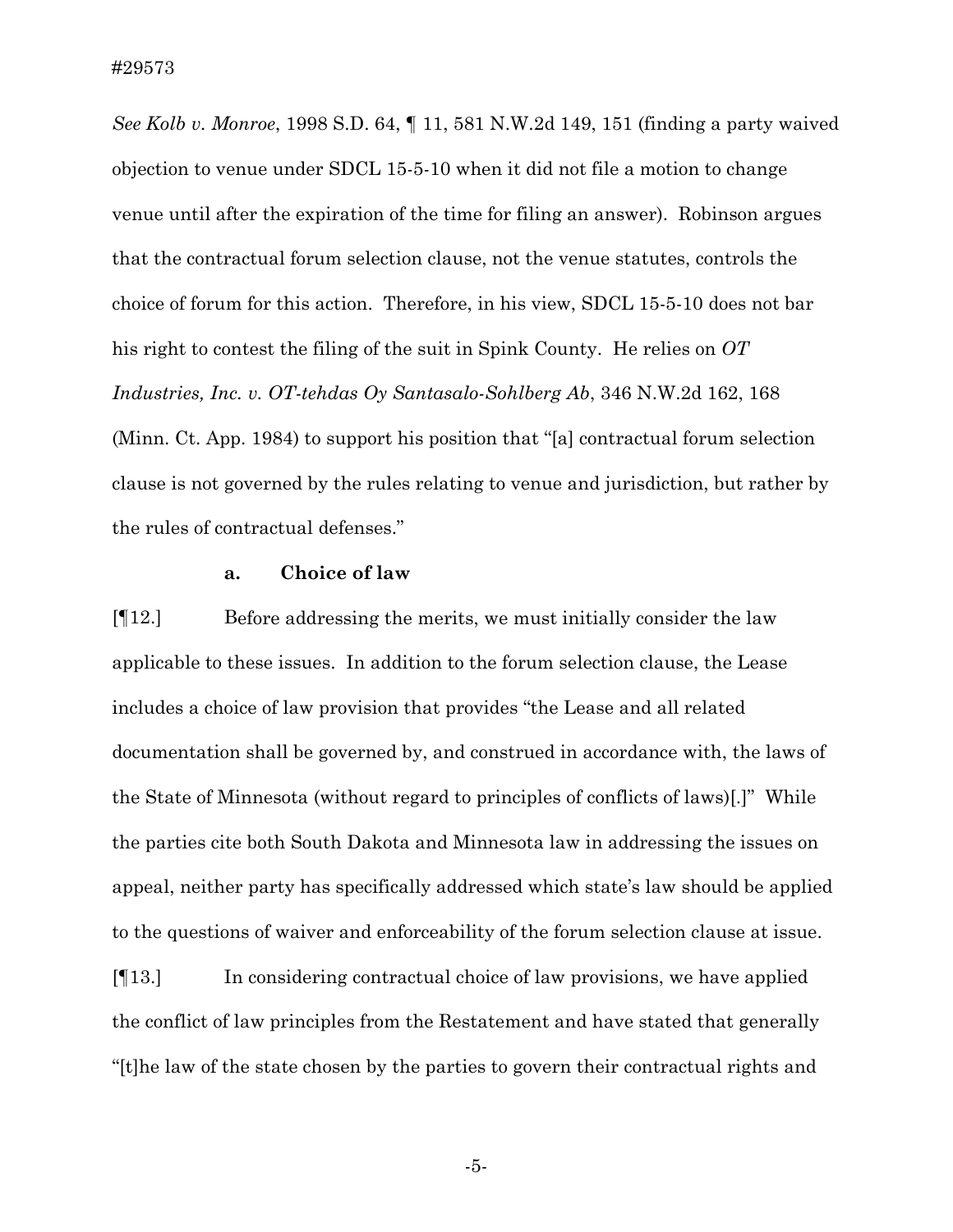duties will be applied." *Dunes Hosp., L.L.C. v. Country Kitchen Int'l, Inc.*, 2001 S.D. 36, ¶ 11, 623 N.W.2d 484, 488 (alteration in original) (quoting Restatement (Second) Conflict of Laws § 187 (Am. L. Inst. 1971)). However, the law of the forum is generally applied when the issues presented involve matters of procedure. For instance, the Restatement (Second) Conflict of Laws, § 122 (Am. L. Inst. 1971) provides that "[a] court usually applies its own local law rules prescribing how litigation shall be conducted even when it applies the local law rules of another state to resolve other issues in the case." Minnesota also recognizes that "general choice of law provisions, as expressed in contracts, incorporate only substantive law, and do not displace the procedural law of the forum state." *Fredin v. Sharp*, 176 F.R.D. 304, 308 (D. Minn. 1997). As the Minnesota Supreme Court has explained, "[t]his court has for many years followed the almost universal rule that matters of procedure and remedies were governed by the law of the forum state." *Davis v. Furlong*, 328 N.W.2d 150, 153 (Minn. 1983).

[¶14.] The question of whether waiver and enforceability of a forum selection clause are matters of procedural or substantive law has not been addressed by this Court. However, in *O'Neill Farms, Inc. v. Reinert*, this Court, without discussion, applied the forum state's law (South Dakota) to questions of enforceability of a forum selection clause in a lease, despite a determination that "Texas law controls the interpretation of the contract" under a conflicts of law analysis. 2010 S.D. 25, ¶ 12, 780 N.W.2d 55, 59. Nevertheless, courts have not necessarily been uniform in addressing the question of which state's law should be applied to a forum selection

-6-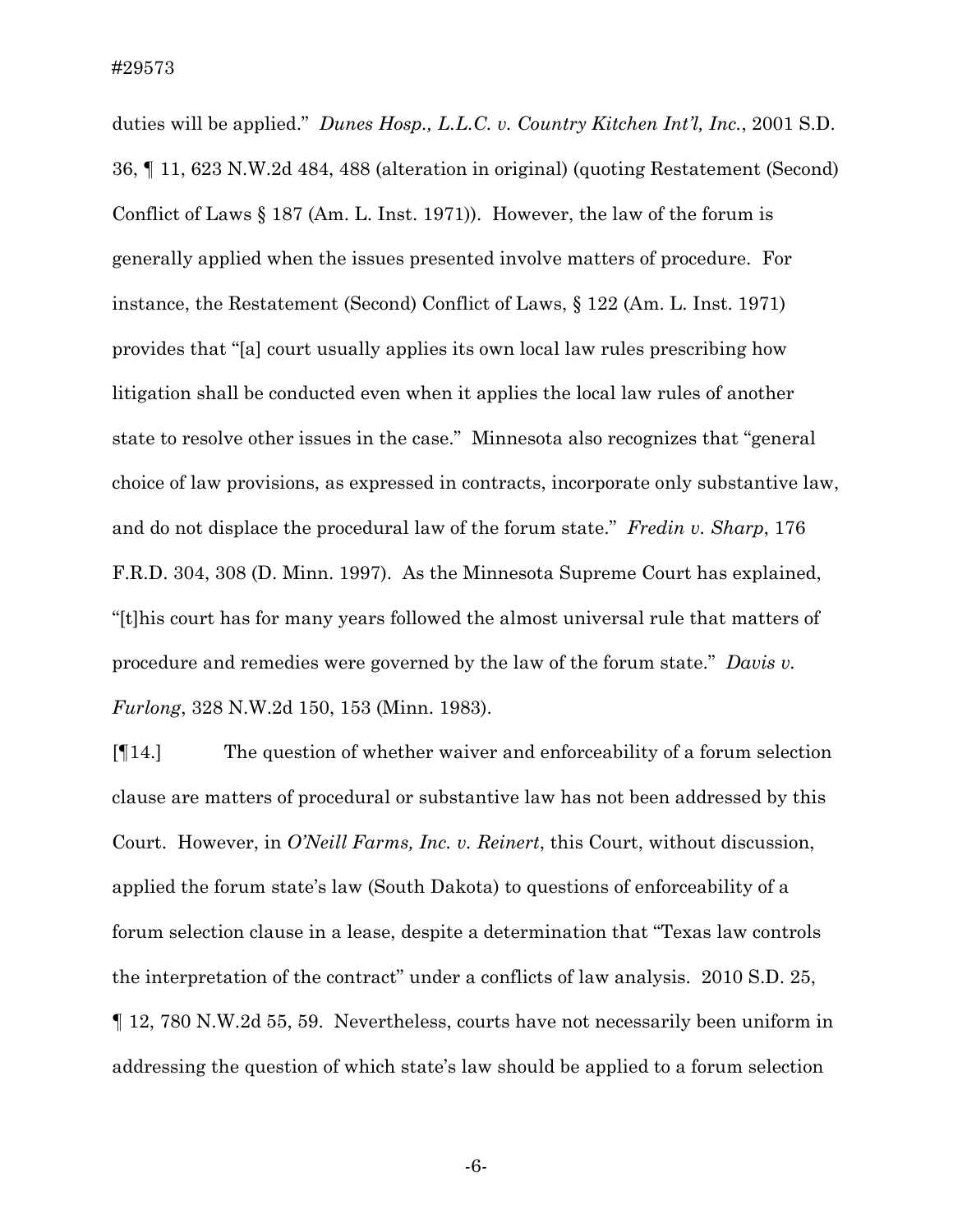clause. *See* Symeon C. Symeonides, *What Law Governs Forum Selection Clauses*, 78 La. L. Rev. 1119, 1121–22 (2018) (detailing the lack of uniformity in the several different approaches that courts take in determining which jurisdiction's laws govern a forum selection clause).

[¶15.] Some federal courts that have addressed the question have distinguished "between the *interpretation* of a forum selection clause and the *enforceability* of the clause." *Martinez v. Bloomberg LP*, 740 F.3d 211, 217 (2d Cir. 2014). Federal courts have generally treated the question of the interpretation of a forum selection clause as a substantive question controlled by the law chosen by the parties, while the enforceability of such a clause is treated as procedural in nature subject to federal common law without resorting to a choice-of-law analysis. *See Barnett v. DynCorp Int'l, L.L.C.*, 831 F.3d 296, 301 (5th Cir. 2016) (explaining that "[w]hen the 'interpretation' of a forum-selection clause is at issue in a diversity case . . . [the court] appl[ies] the forum state's choice-of-law rules to determine what substantive law governs" (citation omitted)). "Every circuit court decision that we have located involving a forum selection clause designating a foreign forum . . . has applied federal law . . . to decide the clause's enforceability." *Martinez*, 740 F.3d at 222. Making the distinction between the interpretation and the enforceability of the forum selection clause ''ensure[s] that . . . courts account for both the important interests served by forum selection clauses and the strong public policies that might require . . . courts to override such clauses[,]" and also "accords with the traditional divide between procedural and substantive rules developed under *Erie*." *Collins ex.* 

-7-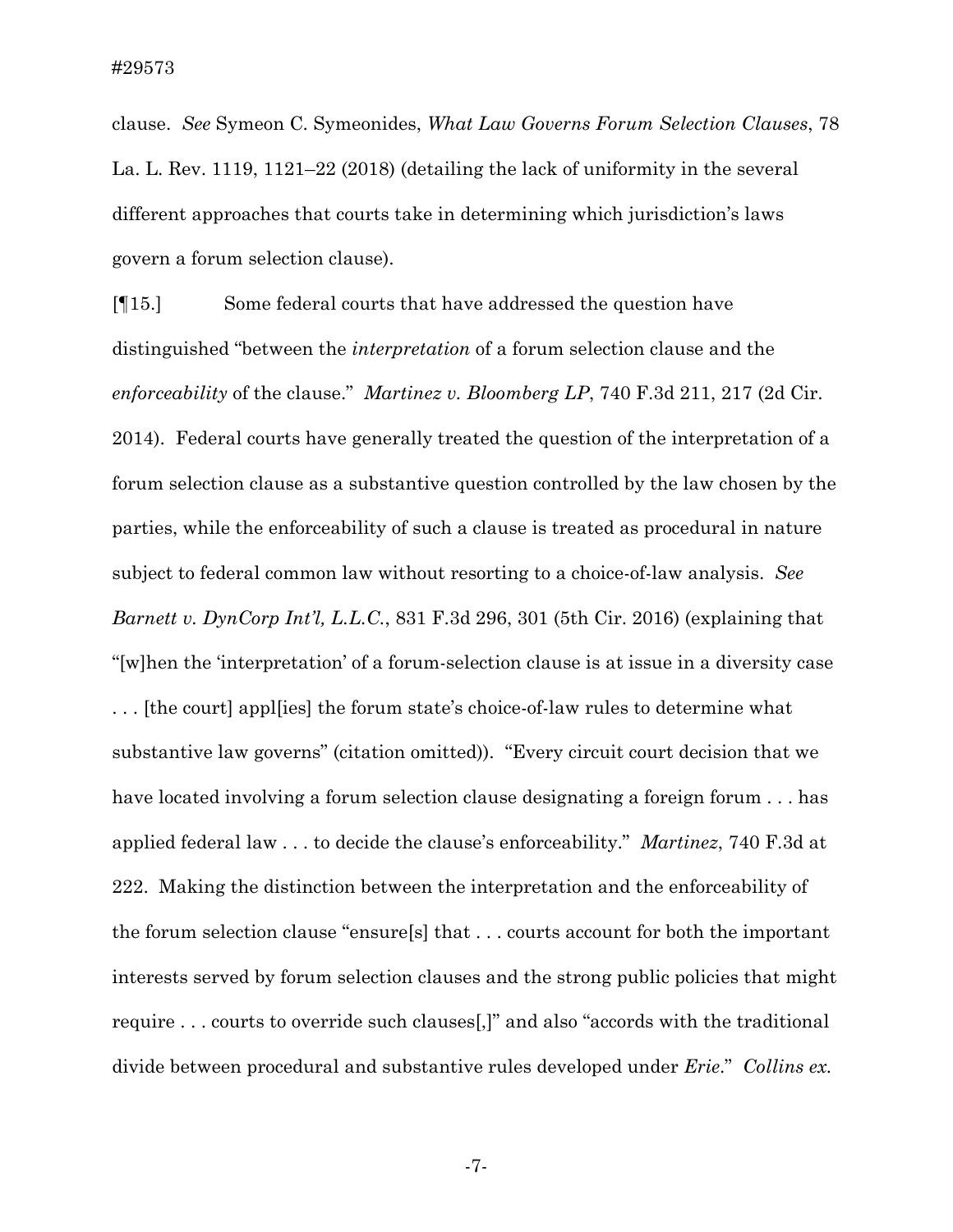*rel. herself v. Mary Kay, Inc.*, 874 F.3d 176, 181–82 (3d Cir. 2017) (first alteration in original) (quoting *Martinez*, 740 F.3d at 220–21).

[¶16.] Neither Northland, nor Robinson, have directly challenged the enforceability of the forum selection clause in the Lease.<sup>[1](#page-8-0)</sup> Rather, the first issue requires this Court to consider whether Robinson's action or inaction in the litigation waived his right to enforce the forum selection clause. We conclude this issue presents a matter of procedure and South Dakota law should be applied. However, Northland's alternative argument requires us to interpret the language of the Lease to determine whether the forum selection clause permits Northland to waive the clause because it was included solely for Northland's benefit. For this substantive contractual issue, we apply Minnesota law consistent with the choice of law provision in the Lease.

### **b. Northland's claim of waiver by Robinson**

[¶17.] SDCL 15-5-1 through SDCL 15-5-8 address the proper venue for civil actions filed in the State of South Dakota. However, none of these statutes address a contractual choice of forum or venue provision agreed to by the parties and do not contain any language suggesting that the venue statutes were intended to override a valid and enforceable contractual choice of forum provision between two parties.

<span id="page-8-0"></span><sup>1.</sup> We have recognized that a forum selection clause is presumptively enforceable, and "should be enforced unless 'the clause was invalid for such reasons as fraud or overreaching[,]' or 'if enforcement would contravene a strong public policy of the forum in which it is brought.'" *O'Neill Farms, Inc.*, 2010 S.D. 25, ¶ 9, 780 N.W.2d at 58 (alteration in original) (citation omitted). Neither party has claimed that enforcement of the forum selection clause would contravene public policy of either South Dakota or Minnesota.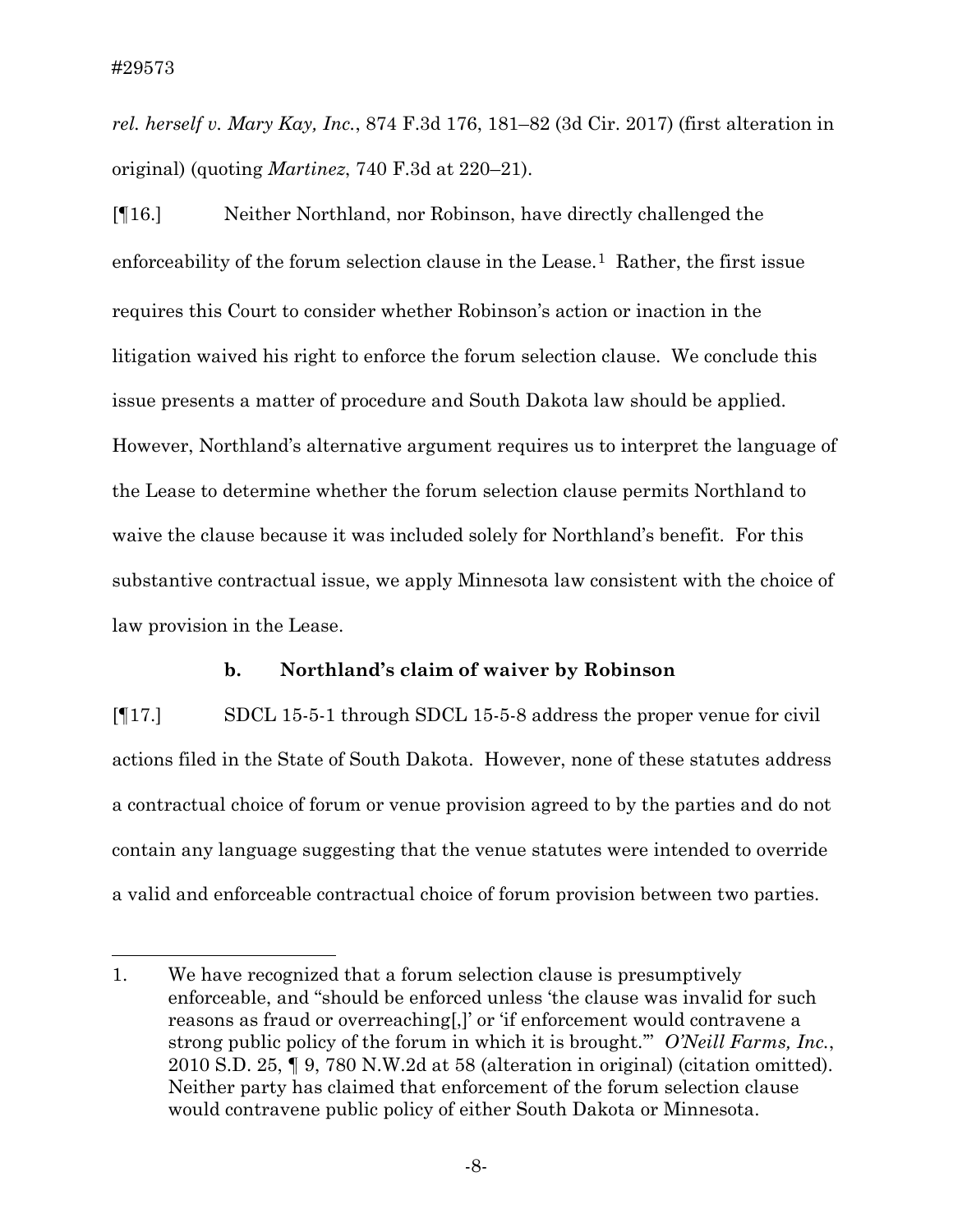Therefore, the statutory venue provisions have no application to the question of the enforceability of the contractual forum selection clause. Our conclusion is also consistent with Minnesota law that "[a] contractual forum selection clause is not governed by the rules relating to venue and jurisdiction, but rather by the rules of contractual defenses." *OT Indus., Inc.*, 346 N.W.2d at 168; *see also Hauenstein & Bermeister, Inc. v. Met-Fab Indus., Inc.*, 320 N.W.2d 886, 892 (Minn. 1982) (finding that the rules for waiver of a contractual defense, not the rules of venue and jurisdiction, govern a case involving a forum selection clause). Further, Northland has failed to cite any authority to the contrary. Thus, the circuit court erred in applying SDCL 15-5-10 to conclude that Robinson had waived enforcement of the forum selection clause by failing to present a timely motion to dismiss.

[¶18.] Additionally, the record does not support a determination that Robinson procedurally waived his right to enforce the forum selection clause. Robinson sent a letter within thirty days after the service of the complaint objecting to the suit filed in Spink County arguing that the forum selection clause required Northland to file the lawsuit in Stearns County, Minnesota. Although Robinson did not technically comply with the proof of service requirements by serving an "answer within thirty days after the service of the complaint upon defendant," *see* SDCL 15- 6-12(a), he nevertheless timely asserted his rights under the forum selection clause. Robinson's first formal pleading filed with the court again raised the forum selection clause issue and asked the court to determine that Stearns County, Minnesota was the proper forum for resolution of the parties' disputes. Robinson

-9-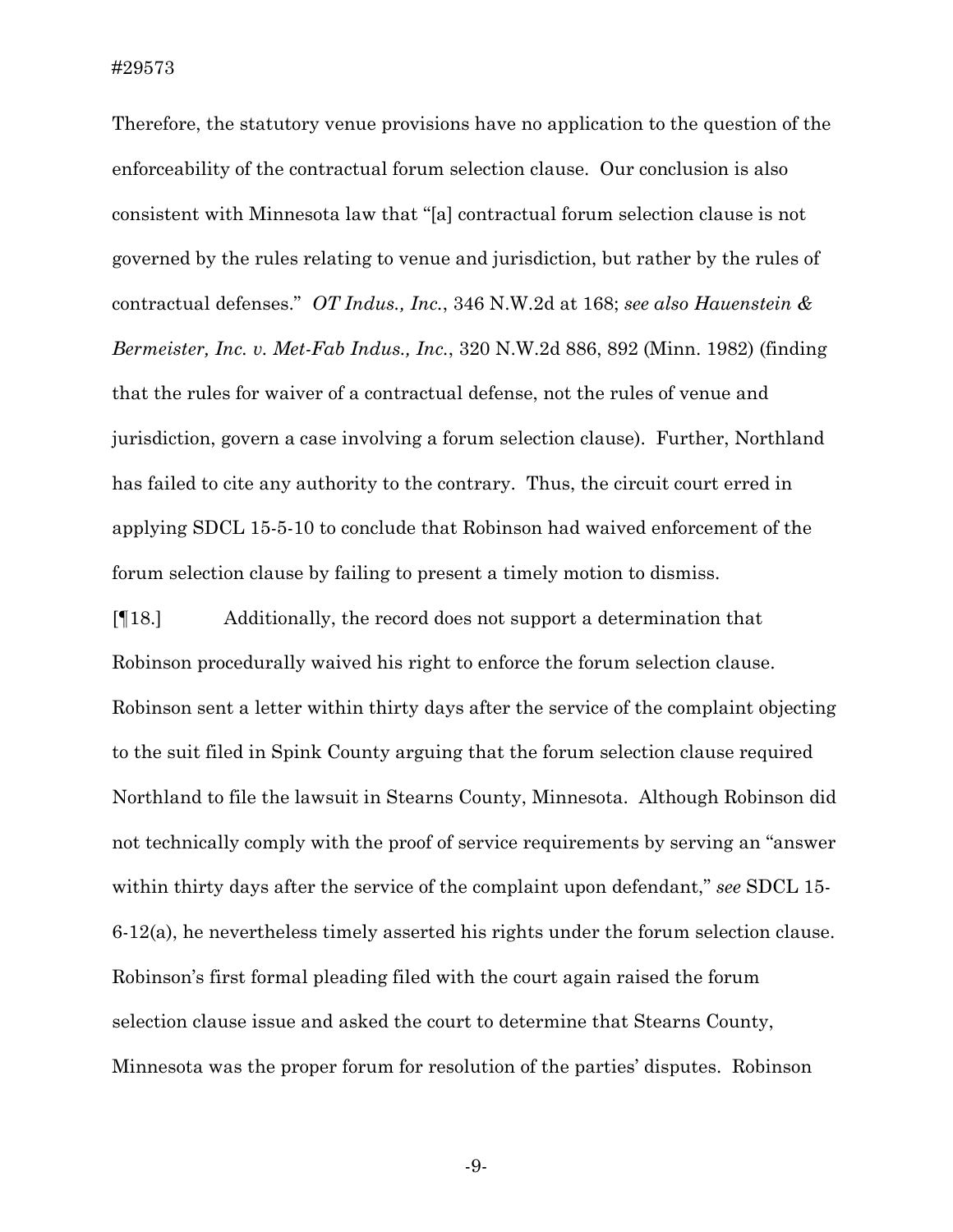also informed the court that he had a counterclaim against Northland and crossclaims against third parties that he intended to assert in Minnesota, and he did not attempt to assert any claims in Spink County. *See March v. Thursby,* 2011 S.D. 73, ¶ 13, 806 N.W.2d 239, 243 ("A person may waive [jurisdictional issues] by submitting to the jurisdiction of the court and pleading on the merits." (citation omitted)); *see also* SDCL 15-6-12(h). Robinson's actions in responding to the suit do not support a waiver determination under the Rules of Civil Procedure.

[¶19.] Finally, Northland has not cited any other basis to support a waiver by Robinson. The doctrine of contractual waiver applies if the party in possession of any right "does or forebears the doing of something inconsistent with the exercise of the right. To support the defense of waiver, there must be a showing of a clear, unequivocal and decisive act or acts showing an intention to relinquish the existing right." *Norwest Bank S.D., N.A. v. Venners*, 440 N.W.2d 774, 775 (S.D. 1989) (quoting *Subsurfco, Inc. v. B–Y Water Dist.*, 337 N.W.2d 448, 456 (S.D. 1983)).[2](#page-10-0)  Robinson's letter put Northland on notice that he objected to the lawsuit being filed in Spink County and requested the action be moved to Stearns County. The record does not demonstrate an intentional relinquishment by Robinson of his right to enforce the forum selection clause.

<span id="page-10-0"></span><sup>2.</sup> Minnesota law also requires "an *intentional* relinquishment of a known right, and it must 'clearly be made to appear from the facts disclosed.'" *Hauenstein*, 320 N.W.2d at 892 (citation omitted).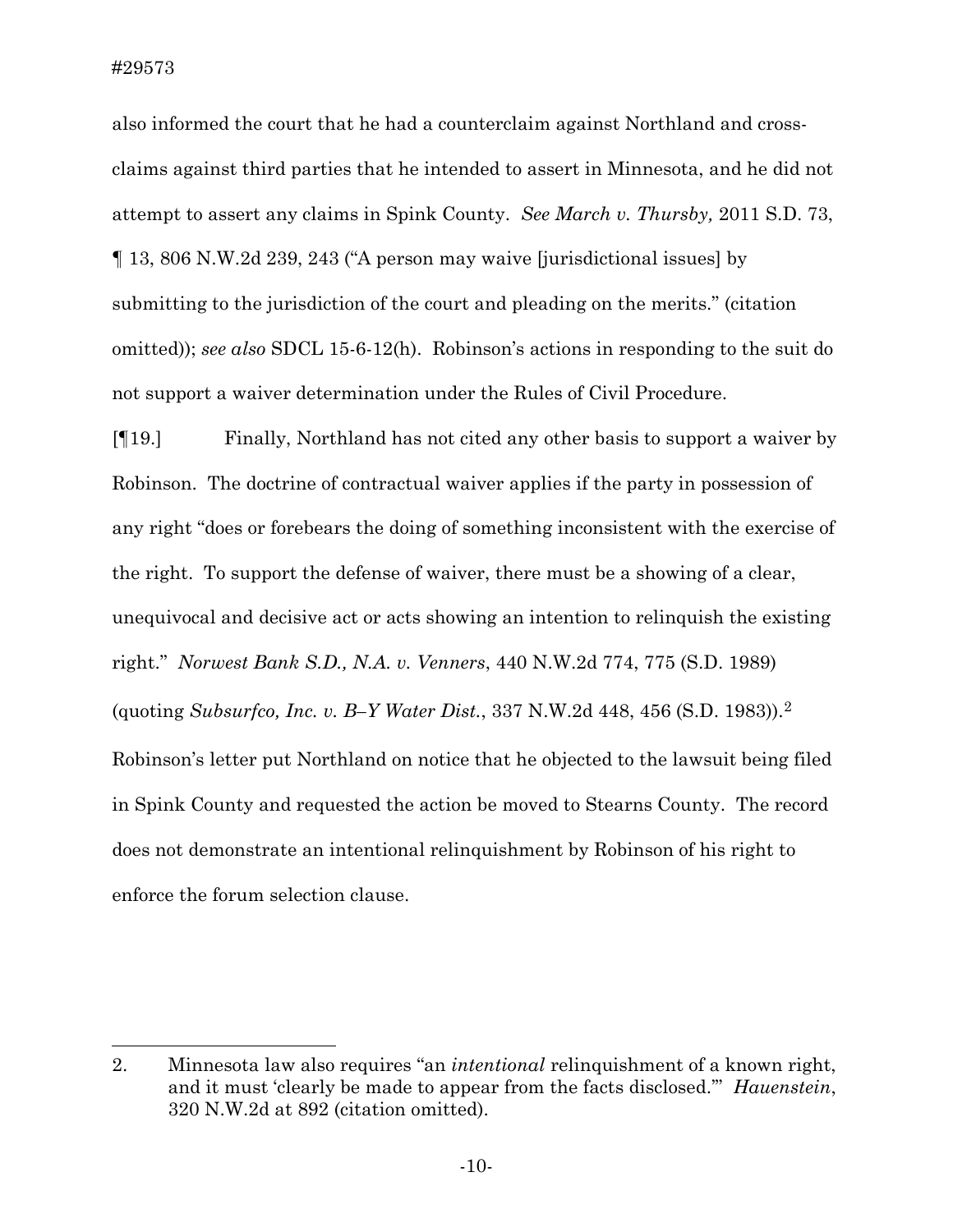## *2. Whether Northland was entitled to waive the forum selection clause.*

[¶20.] Northland contends that even if Robinson did not waive his forum selection clause defense, Northland could unilaterally waive the clause by filing the action in Robinson's home county because the Lease provision providing that any suit must be filed in Stearns County, Minnesota was included for Northland's sole benefit. Northland cites the general rule in Minnesota that "a party may waive a condition precedent . . . when such condition precedent exists for his *sole* benefit and protection[.]" *Dolder v. Griffin*, 323 N.W.2d 773, 778 (Minn. 1982) (citation omitted) (emphasis added); *see also Hanson v. Moeller*, 376 N.W.2d 220, 224–25 (Minn. Ct. App. 1985). Although Northland raised this issue before the circuit court, the court did not address the question in concluding that Northland could maintain its action in Spink County.[3](#page-11-0) Nonetheless, if Northland is legally entitled to waive the forum selection clause, the court's entry of summary judgment should be affirmed.[4](#page-11-1) "We will affirm a circuit court's decision so long as there is a legal basis to support its decision." *Wyman*, 2018 S.D. 17, ¶ 9, 908 N.W.2d at 174 (citation omitted).

<span id="page-11-0"></span><sup>3.</sup> The circuit court found that Northland's decision to file the action in Spink County benefitted Robinson, but the court did not address whether Northland was entitled to waive the forum selection clause in the Lease. Our review of this issue is hampered by Robinson's failure to file a reply brief and respond to Northland's argument that it is entitled to waive the forum selection clause.

<span id="page-11-1"></span><sup>4.</sup> Robinson does not otherwise challenge the circuit court's entry of summary judgment on the merits of Northland's claim under the Lease.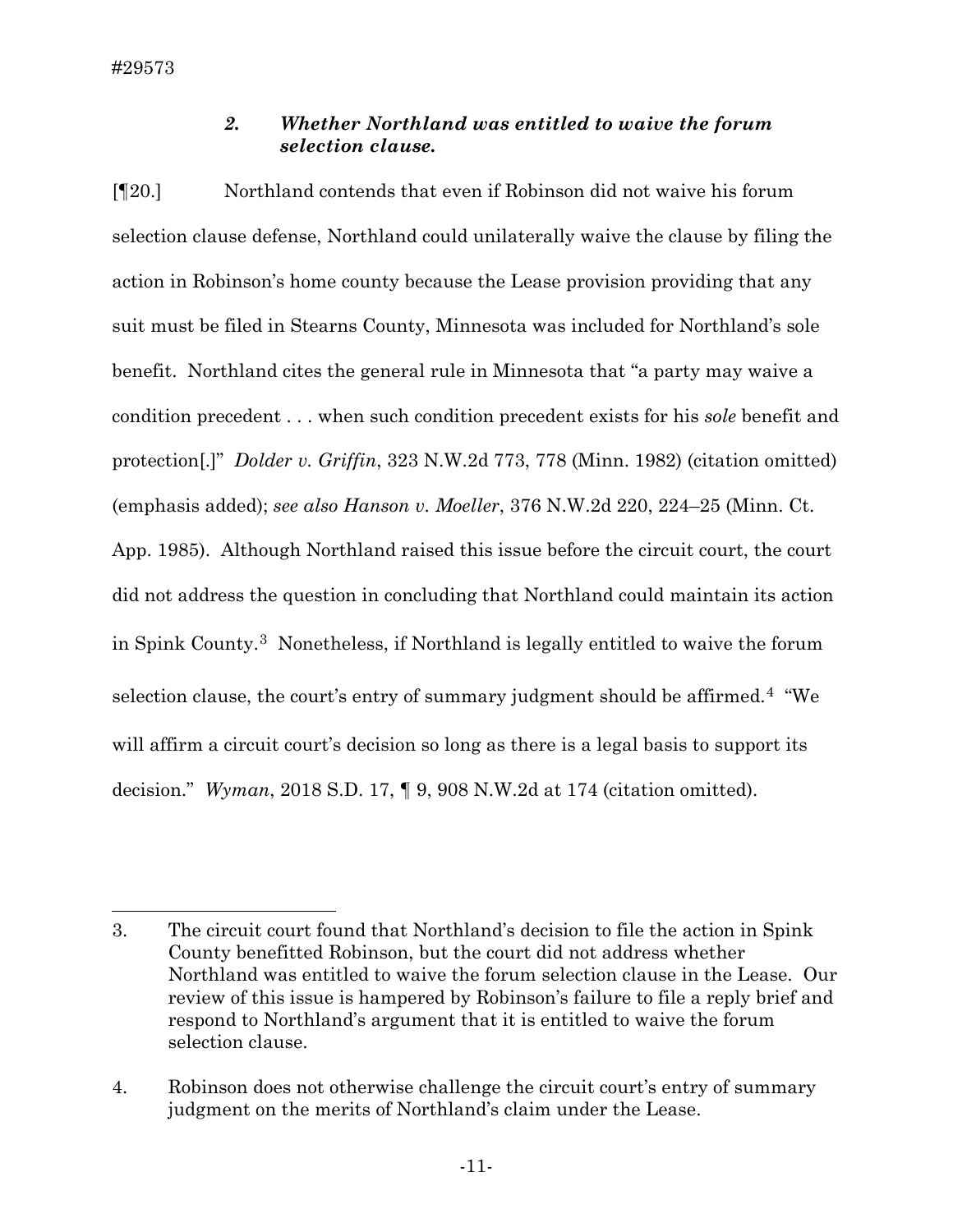[¶21.] Our determination of whether the parties intended the forum selection clause to solely benefit Northland must start with the language of the contract. "The primary goal of contract interpretation is to determine and enforce the intent of the parties." *Travertine Corp. v. Lexington-Silverwood*, 683 N.W.2d 267, 271 (Minn. 2004). "Where there is a written instrument, the intent of the parties is determined from the plain language of the instrument itself." *Id.* Moreover, a court must give effect to the language of an unambiguous contract. *Halla Nursery, Inc. v. City of Chanhassen*, 781 N.W.2d 880, 884 (Minn. 2010). A contract is unambiguous if "it has only one reasonable interpretation." *Id.* "[W]hen a contractual provision is clear and unambiguous, courts should not rewrite, modify, or limit its effect by a strained construction." *Travertine Corp.*, 683 N.W.2d at 271.

[¶22.] The forum selection clause in the Lease unambiguously provides that "*any suit by either of the parties* pursuant to this Lease . . . shall be in Stearns County District Court, Stearns County, Minnesota." (Emphasis added.) The mandatory language for filing suit in Stearns County, Minnesota, applies to both parties. Further, the Lease contains no language suggesting that the forum selection clause was intended to solely benefit Northland, or that the mandatory language requiring "any suit by either of the parties" could be unilaterally waived by Northland.

[¶23.] The Colorado Court of Appeals faced a similar issue in *Avicanna Inc. v. Mewhinney*, 487 P.3d 1110 (Colo. App. 2019). The defendants, like Robinson, were sued in their home county by the out-of-state plaintiff. *Avicanna*, 487 P.3d at 1112.

-12-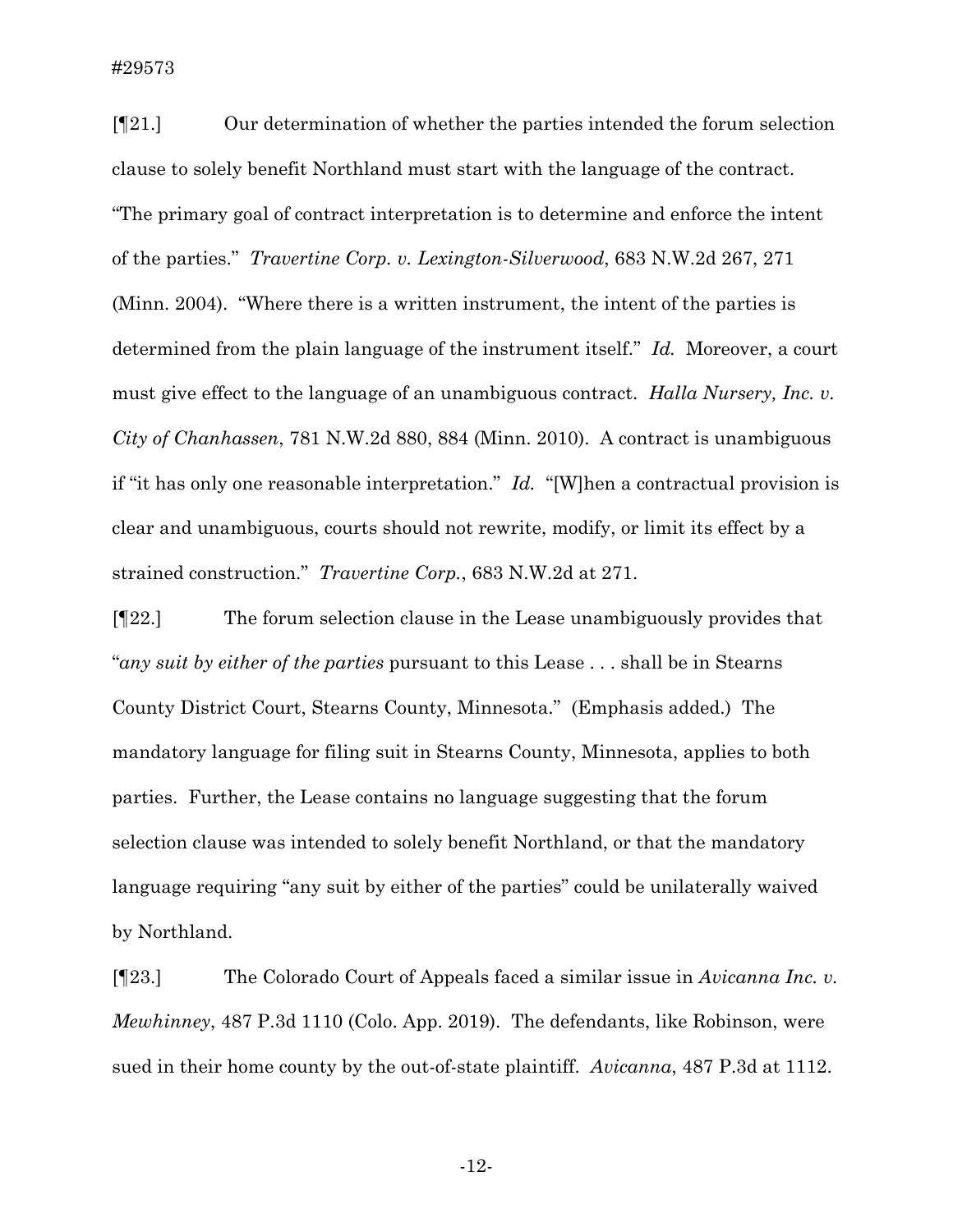The plaintiff in *Avicanna* asserted that the forum selection cause was included for its own benefit and it could therefore waive the contractual provision. *Id.* at 1113. The Colorado court noted that while "[i]t is well-settled that a party may waive a provision that was included in a contract for that party's sole benefit[,] . . . it is equally true that 'a waiver of contract requirements and conditions may not be made unilaterally when it would deprive the nonwaiving party of a benefit under the provision in question.'" *Id.* at 1113–14 (quoting 13 Williston on Contracts § 39:24, Westlaw (4th ed. database updated May 2022)).

[¶24.] The Colorado court examined the language of the parties' contract, noting that the forum selection clause provided that "[e]ach Party irrevocably attorns and submits to the exclusive jurisdiction of the courts of Ontario[.]" *Id.* at 1112. The court found that the inclusion of the language "each party" demonstrated that the forum selection clause applied to both parties and did not exclusively benefit either party. *Id.* at 1114. The court further rejected the plaintiff's argument that its status as the only Canadian resident, standing alone, showed that the forum selection clause was intended to solely benefit the plaintiff. *Id.* The court concluded that the plaintiff could not unilaterally waive the forum selection clause by suing the defendants in their home county because under the plain language of the contract, "[the] language of mutuality signals an intent to apply the forum selection clause to every signatory to the contract." *Id.*

[¶25.] A Maryland District Court also held that a party could not unilaterally waive a forum selection clause when the clause contained language stating that

-13-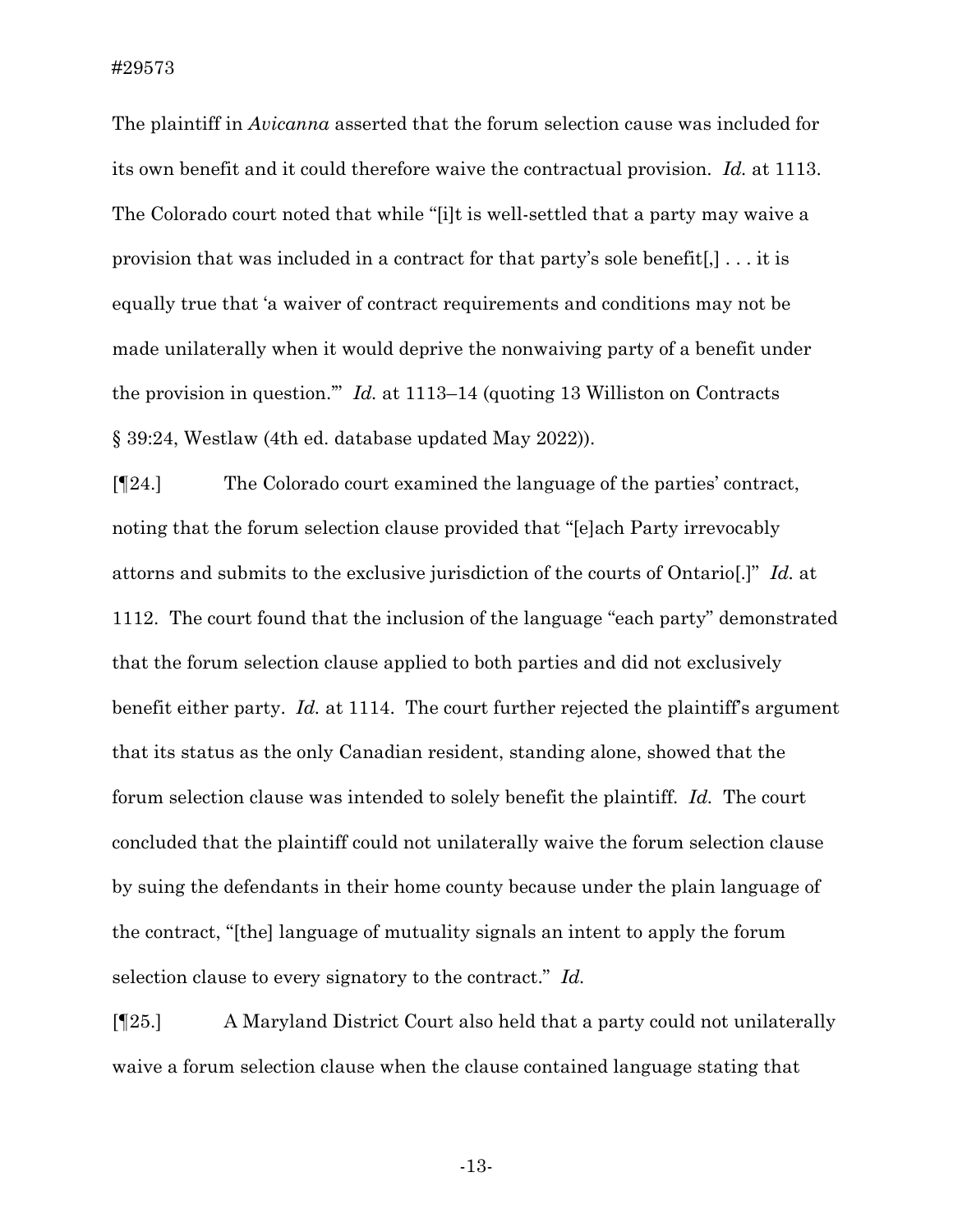"[e]ach party . . . stipulates that the State and Federal courts located in the County of New York, State of New York shall have in personam jurisdiction and venue over each of them[.]" *Imperium Ins. Co. v. Allied Ins. Brokers, Inc.*, 2012 WL 4103889, at \*1, \*2 (D. Md. Sept. 17, 2012). In *Imperium Insurance*, the plaintiff attempted to waive the forum selection clause by suing the defendant in Maryland, arguing that the forum selection clause was included for its sole benefit. *Id.* at \*3. The court explained that "[w]hile contracting to litigate in [plaintiff's] (former) home district may appear to have been for the sole benefit of [plaintiff]," the forum selection clause was bilateral and could not be unilaterally waived because the contractual language provided a mutual benefit for both parties. *Id.*

[¶26.] Northland relies on decisions from other jurisdictions that have held a party for whose benefit the forum selection clause was placed in the contract may unilaterally waive that benefit and commence an action in the defendant's home county. *See Peoples Bank v. Carter*, 132 S.W.3d 302, 307 (Mo. Ct. App. 2004); *Investec Bank PLC v. Opalgem Invs. Corp.*, No. 652120/10, 2014 WL 6886252, \*3 (N.Y. Sup. Ct. Oct. 15, 2014); *Open Text Corp. v. Grimes*, 262 F. Supp. 3d 278, 286 (D. Md. 2017); *JetBlue Airways Corp. v. Stephenson*, 931 N.Y.S.2d 284, 289 (N.Y. App. Div. 2011); *Seals v. Callis*, 848 S.W.2d 5, 7 (Mo. Ct. App. 1992).

[¶27.] Based upon the plain language of the forum selection clause in this Lease, we conclude that the cases cited by Northland are either unpersuasive or do not support Northland's position. The forum selection clauses interpreted in *Open Text, Investec Bank PLC*, and *JetBlue Airways Corporation* demonstrated a clear

-14-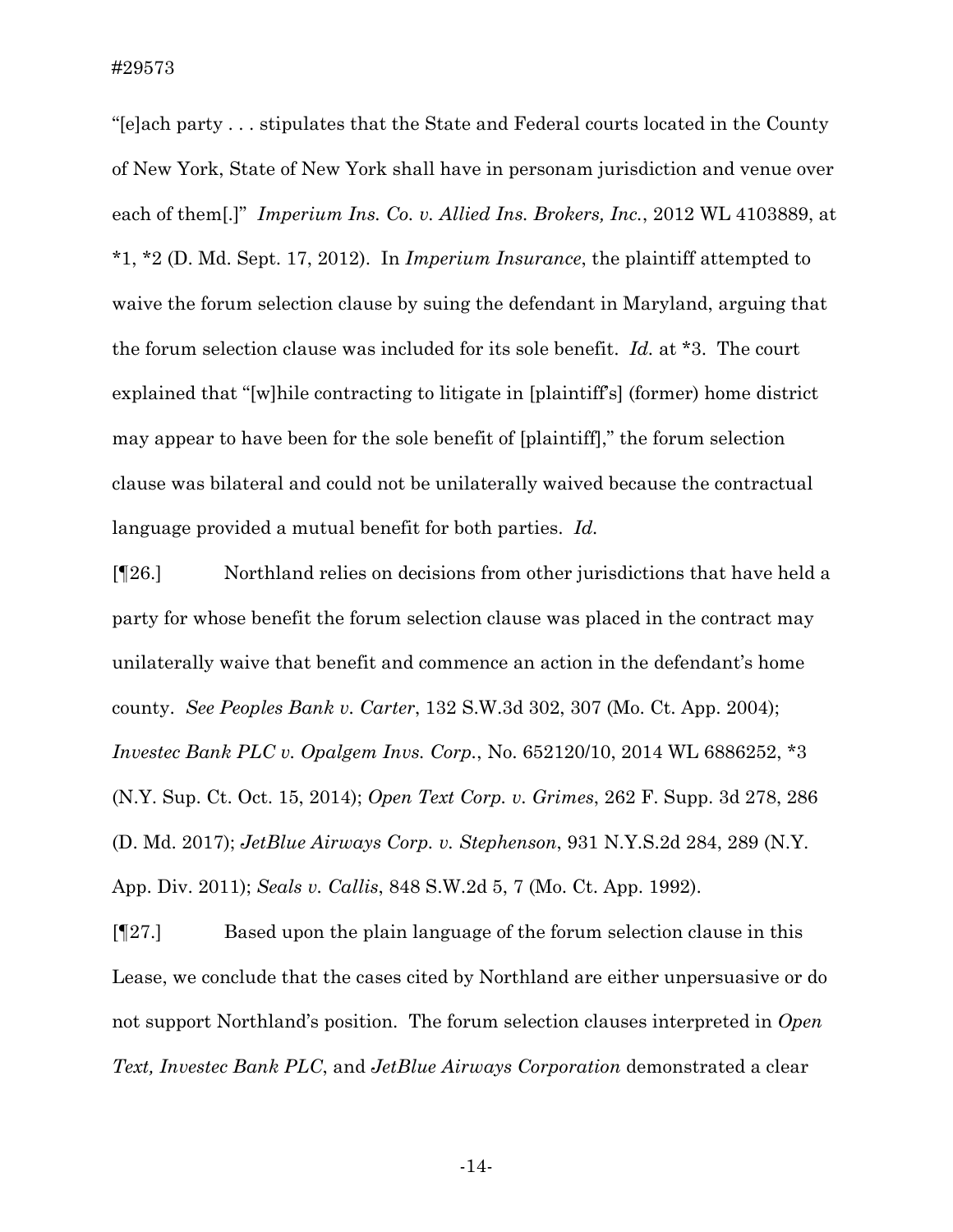intention to benefit one party by including language that was unilateral in application. In each case, the unilateral language of the forum selection clause permitted the party benefited to waive the obligation to file suit in the selected forum. *See Open Text*, 262 F. Supp. 3d at 286; *Investec Bank PLC*, 2014 WL 6886252, at \*1, \*3; *JetBlue Airways Corp.*, 931 N.Y.S.2d at 289. Further, in *Peoples Bank* and *Seals*, neither court gave any consideration to the language of the agreement and whether the language reflected an intent for the forum selection clause to solely benefit one party.

[¶28.] The forum selection clause in the Lease contains no language permitting Northland to unilaterally waive the obligation to file the action in Stearns County, Minnesota, or otherwise suggesting that it was intended to solely benefit Northland. Rather, the Lease provides that "any suit by *either of the parties*  pursuant to this Lease shall be maintained in and the venue for any such litigation shall be in Stearns County District Court, Stearns County, Minnesota." (Emphasis added.) The Lease unambiguously binds both parties to the forum selected. Applying Minnesota law, "[b]ecause of the presumption that the parties intended the language used to have effect, [this Court] will attempt to avoid an interpretation of the contract that would render a provision meaningless." *Chergosky v. Crosstown Bell, Inc.*, 463 N.W.2d 522, 526 (Minn. 1990). Northland's asserted interpretation of the Lease allowing them to unilaterally waive the forum selection clause would render the language "any suit by either of the parties" meaningless.

-15-